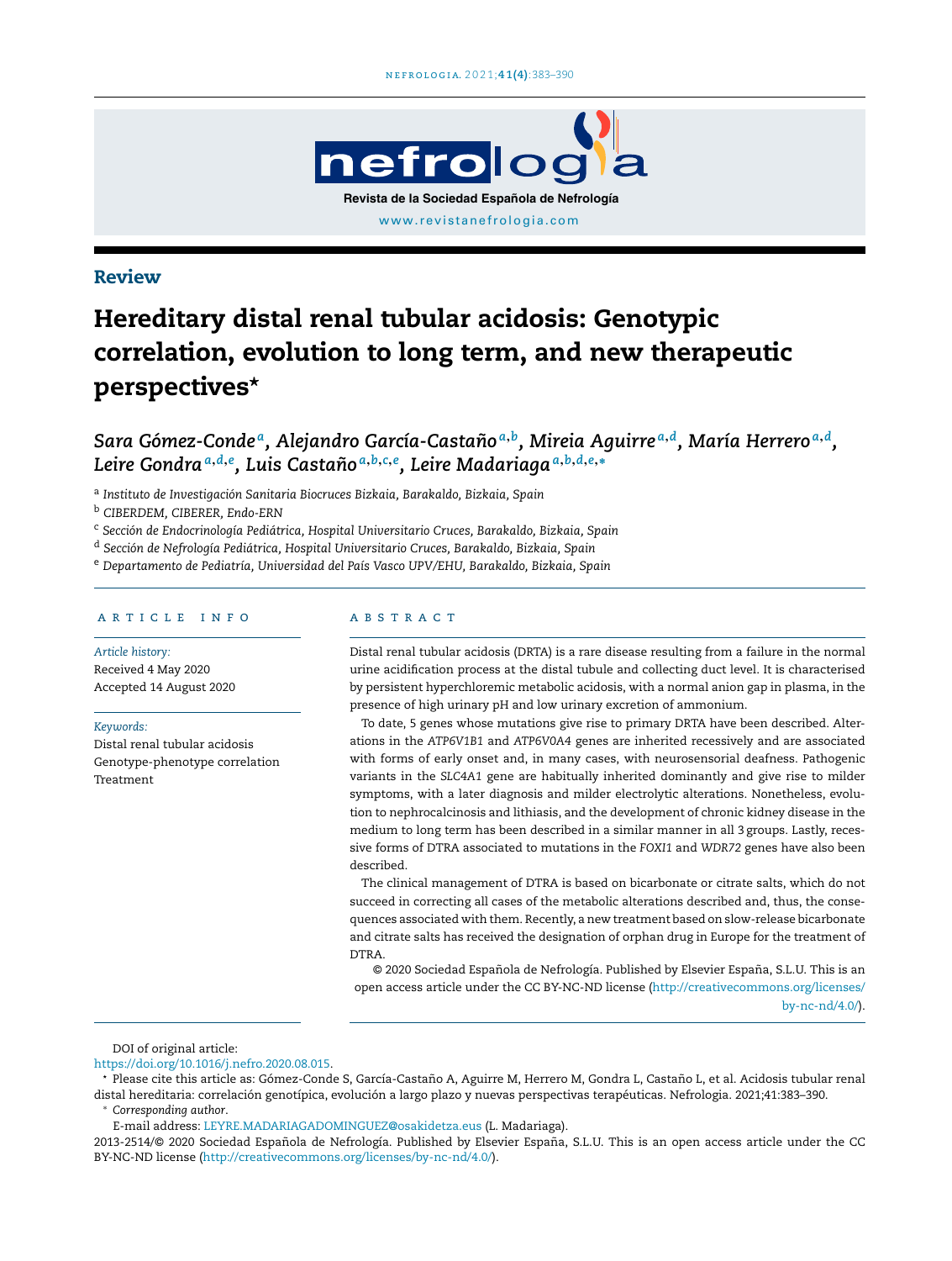#### *Palabras clave:*

Acidosis tubular renal distal Correlación genotipo-fenotipo Tratamiento

#### **384 net f ne f rologia.** 2021;41(4):383-390

## Acidosis tubular renal distal hereditaria: correlación genotípica, evolución a largo plazo y nuevas perspectivas terapéuticas

#### r e s u m e n

La acidosis tubular renal distal (ATRD) es una enfermedad rara que se debe al fallo del proceso normal de acidificación de la orina a nivel tubular distal y colector. Se caracteriza por una acidosis metabólica hiperclorémica persistente, con anión gap normal en plasma, en presencia de un pH urinario elevado y baja excreción urinaria de amonio.

Se han descrito hasta el momento 5 genes cuyas mutaciones dan lugar a ATRD primaria. Las alteraciones de los genes *ATP6V1B1* y *ATP6V0A4* se heredan de forma recesiva y están asociadas a formas de inicio más precoces y con sordera neurosensorial en muchos casos. Las variantes patogénicas en el gen *SLC4A1* se heredan habitualmente de forma dominante y dan lugar a cuadros más leves, con un diagnóstico más tardío y alteraciones electrolíticas menores. Sin embargo, la evolución a nefrocalcinosis y litiasis, y el desarrollo de enfermedad renal crónica a medio-largo plazo se ha descrito de forma similar en estos 3 grupos. Por último, se han descrito también formas recesivas de ATRD asociadas a mutaciones en los genes *FOXI1* y *WDR72*.

El manejo clínico de la ATRD se basa en sales de bicarbonato o citrato, que no logran corregir en todos los casos las alteraciones metabólicas descritas y, por lo tanto, las consecuencias asociadas a ellas. Recientemente, un nuevo tratamiento basado en sales de bicarbonato y citrato de liberación prolongada ha recibido la denominación de medicamento huérfano en Europa para el tratamiento de la ATRD.

© 2020 Sociedad Española de Nefrología. Publicado por Elsevier España, S.L.U. Este es un artículo Open Access bajo la licencia CC BY-NC-ND [\(http://creativecommons.org/licenses/](http://creativecommons.org/licenses/by-nc-nd/4.0/) [by-nc-nd/4.0/\)](http://creativecommons.org/licenses/by-nc-nd/4.0/).

## Key concepts

- Hereditary dRTA is caused by mutations in genes that encode transporters that regulate acid-base balance at the distal tubular level.
- Mutations in the *ATP6V0A4* and *ATV6V1B1* genes are associated with earlier forms of dRTA, and it is frequently accompanied by the development of sensorineural deafness since childhood.
- The evolution to chronic kidney disease is common in all hereditary forms of dRTA and this is due to various factors, nephrocalcinosis/kidney stones, chronic hypokalemia and the frequent occurrence of acute pyelonephritis. In addition, poor metabolic control may worsen the evolution of kidney function.
- Traditional treatment with bicarbonate or citrate salts does not achieve optimal metabolic control in all cases.

## Introduction

Distal renal tubular acidosis (dRTA) is a rare disease with an estimated incidence <[1](#page-5-0):  $100,000$ .<sup>1</sup> Also known as type 1 RTA or classic RTA, it is characterized by persistent hyperchloremic metabolic acidosis, with a normal anion gap in plasma, in the presence of high urinary pH and low urinary ammonium excretion. dRTA is due to the failure of the type A renal intercalated cells of the collecting duct to produce a normal acidification of the urine, which is due to a dysfunction in any of the transporters involved in this process. $1,2$ 

#### Etiology

DTRA can be acquired or inherited. Acquired forms usually occur in adults and may be caused by drugs (especially antimicrobial, anti-inflammatory, diuretics and antivirals), $3$ autoimmune diseases syndrome (Sjögren, systemic lupus erythematosus, primary biliary cholangitis, cholangitis sclerosing primary, autoimmune hepatitis and autoimmune thyroiditis) $4,5$  or may be secondary to uropathies or kidney transplantation. It is not known with detail the mechanisms leading to these acquired forms. It may be caused by to alterations that are voltage dependent, lack of negative transepithelial difference in the distal lumen or defects of gradient.<sup>[6](#page-5-0)</sup>

Hereditary forms are most frequent in pediatric patients, and is due to alterations in the genes that encode or control the encoding of the channels involved in urinary acidification in the distal and collecting tubules levels [\(Fig.](#page-2-0) 1). $2,6,7$  Currently, there are 5 recognized genes whose mutations can give rise to dRTA: *ATP6V0A4*, *ATP6V1B1*, *SLC4A1*, *FOXI1* and *WDR7*.

#### *Mutations in the ATP6V1B1 and ATP6V0A4 genes*

Defects in the activity of the H<sup>+</sup> ATPase (V-ATPase) pump cause most primary cases of dRTA. H<sup>+</sup> -ATPase is a highly conserved proton pump that is expressed in intercalated alpha cells and is made up of 2 domains, V1 and V0. The B1 subunit, encoded by the *ATP6V1B1* gene, is part of the V1 domain that captures protons from the cell cytoplasm. This subunit is also expressed in the cells of the inner ear and the endolymphatic sac, among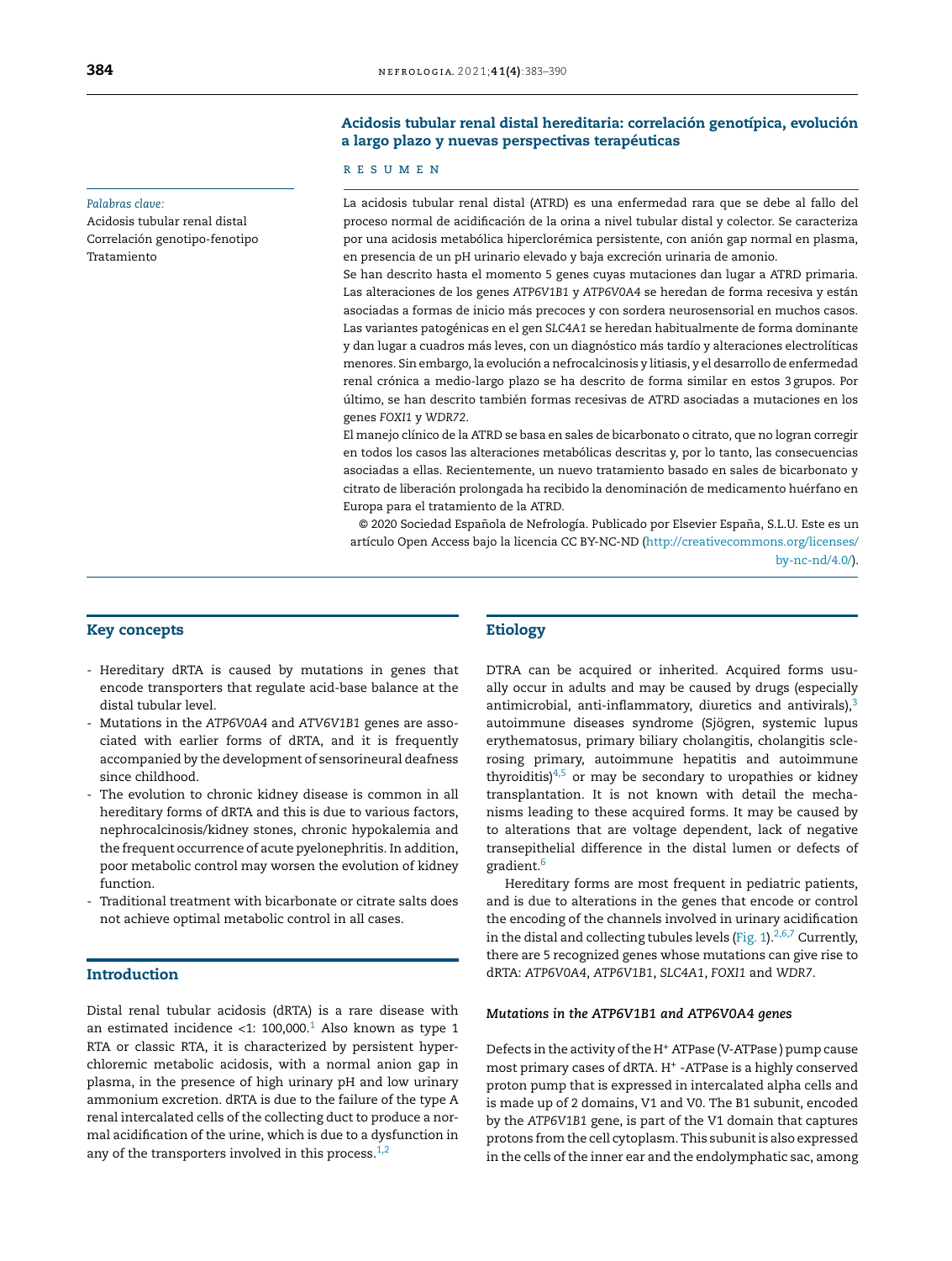<span id="page-2-0"></span>

Fig. 1 – Acid-base transporters involved in the secretion of H<sup>+</sup> and reabsorption of HCO<sub>3</sub>– in the intercalated alpha cells of the collecting duct. Transport of H\* to the tnbular lumen is mediated by the vacuolar H\*-ATPase, which actively transfers this proton across the luminal membrane. H<sup>+</sup> can also be secreted thanks to a second ATPase, the H<sup>+</sup> /K+-ATPase, which exchanges H<sup>+</sup> for K. Bicarbonate, formed intracellularly by the action of CAII, leaves the cell through the basolateral membrane, via the transport Anion exchange protein (AE)1 or band 3 protein.

others.[8,9](#page-5-0) The A4 subunit, encoded by the *ATP6V0A4* gene, is part of the V0 transmembrane domain involved in the translocation of protons through the cell membrane and is expressed in the kidney, inner ear and epididymis. $9,10$ 

This type of dRTA follows an autosomal recessive pattern of inheritance. Among the most frequent mutations in these genes are *nonsense*, *frameshift* or *splice-site* mutations, which are expected to alter the encoded protein, whereas *missense* mutations have only been described in a few patients. $8,11-13$ Experiments in cell culture models have shown that most of the mutations identified in this B1 subunit cause a dysfunction or alteration in the assembly of the protein complex that forms the V-ATPase pump. $14$  Mutations in the A4 subunit can affect the binding of these 2 subunits, leading to an incorrect assembly of the V1 and V0 domains, forming a structurally and functionally defective V-ATPase.[15](#page-6-0)

In Europe, the most frequent mutations are in the *ATP6V1B1* and *ATP6V0A4*. [16](#page-6-0) In our experience, most patients in northern Spain have mutations in the *ATP6V0A4* gene. This is consistent with previous studies that report a higher frequency of mutations in this gene compared to the *ATP6V1B1* gene in the Spanish and European population. $6,17$  Among them, the presence of the c.1691 + 2dup variant in different patients in our cohort is particularly noteworthy, as a reflection of a possible founder effect in this geographic region (data pending publication).

#### *Mutations in the SLC4A1 gene*

The *SLC4A1* gene *plays* a crucial role in acid-base homeostasis since it encodes a chloride-bicarbonate exchanger, also known as AE1 or band 3 protein, responsible for the reabsorption of HCO3<sup>-</sup> together with the excretion of chloride.<sup>[18](#page-6-0)</sup> This protein is expressed in the plasma membrane of erythrocytes and the basolateral membrane of the renal intercalated alpha cells of the collecting tubules.<sup>[19](#page-6-0)</sup>

The inheritance of this type of dRTA is complex, with forms of transmission both autosomal dominant, especially in Caucasians, and recessive, more common in Asians. $20,21$ The clinical manifestations are more severe in patients with recessive inheritance dRTA.[22](#page-6-0)

Different types of mutations have been described, which in experimental studies cause intracellular retention of the mutated protein, reduction of its transport activity, misfolding and degradation, or even misdirection towards the lumen membrane.<sup>[23,24](#page-6-0)</sup> The most common recessive inherited mutation, G701D, causes dRTA that in some cases is associated with hemolytic anemia. $16$  Among Caucasian patients, the most common autosomal dominant inheritance mutation is R589H.<sup>[17](#page-6-0)</sup> The introduction of this mutation in mice leads to intercalated cell dysfunction with reduced expression of proton pumps.[16,25](#page-6-0) In mice, it has been observed that the complete absence of the AE1 exchanger causes severe metabolic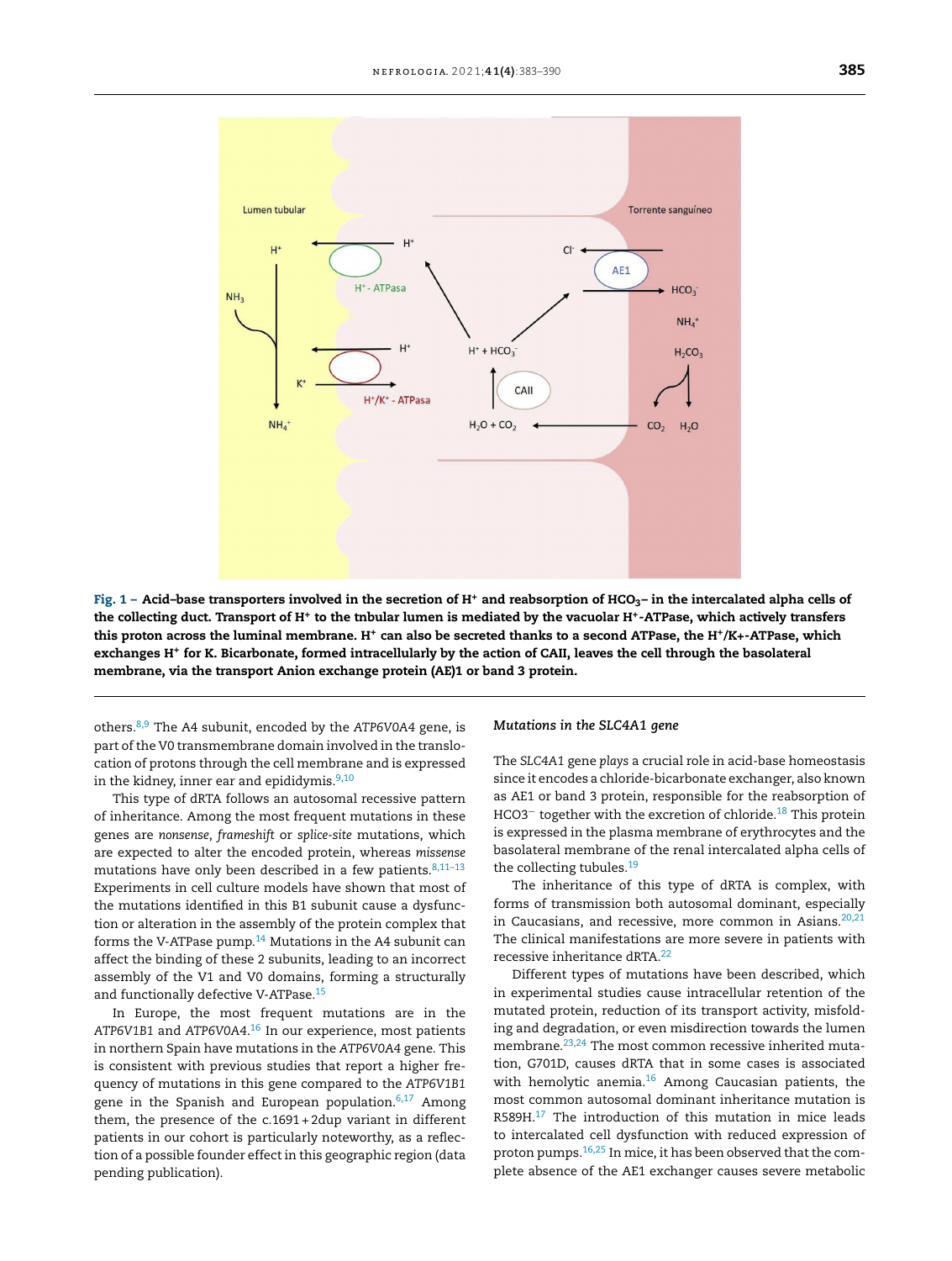acidosis, while the heterozygotes did not show any apparent defect.[16](#page-6-0)

In our population there are few cases described of dRTA with defects in this channel and they usually have a milder phenotype with a late onset with respect to mutations in pre-viously described genes.<sup>[9,26,27](#page-5-0)</sup>

## *Other genes associated with distal renal tubular acidosis*

The genes previously described only explain 70–80% of the cases of primary dRTA, which proves the existence of other candidate genes responsible for a significant number of cases.[17,28](#page-6-0)

Pathogenic variants have been described recently in homozygous in gene *FOXI1* as responsible for early onset of sensorineural hearing loss and autosomal recessive dRTA.<sup>[29](#page-6-0)</sup> FOXI1 is a key transcription factor for the regulation of various membrane transporters, including those necessary for normal acidification at the distal tubule and innerear (AE1, AE4 and various V-ATPase subunits ).<sup>[30](#page-6-0)</sup> Enerbäck et al.<sup>[29](#page-6-0)</sup> demonstrated thatin patients with homozygous mutations with loss of function in this factor, there is a very limited DNA-binding activity of FOXI1, which probably results in an inability for the transactivation of some of these transporter proteins, which causes a syndrome severe deafness and acidosis.

Likewise, homozygous pathogenic variants in the *WDR72* gene have recently been described as a cause of hereditary  $dRTA.31$  $dRTA.31$  It is believed that this gene could be involved in intracellular trafficking, affecting the direction of acid-base regulating proteins, such as the AE1 transporter isoform or V- ATPase, causing intracellular retention or misdirection.<sup>[31](#page-6-0)</sup> Mutations in *WDR72* have been associated to amelogenesis imperfecta, which includes a large group of inherited diseases that affect the formation of dental enamel. $32$ 

Different studies in animal models have revealed new genes that could be involved in DRTA. Some have been identified in mice, but there is no evidence that they cause dRTA in humans. Recently, whole exome sequencing studies in patients with dRTA have revealed the *ATP6V1C2* gene as a new gene responsible for recessive dRTA.<sup>[33](#page-6-0)</sup> This gene encodes the C subunit of V- ATPase and is mostly expressed in intercalated collecting duct cells.

## Clinical manifestations and genotype-phenotype correlation

The clinical manifestations of these genetic groups are common, although they present some peculiarity depending on the underlying causal gene ([Table](#page-4-0) 1).

*Clinical features at presentation*. Clinical presentation in patients with hereditary dRTA usually begin in childhood with failure to thrive, repeated vomiting, polyuria, and episodes of acute decompensation generally coinciding with infectious pictures.[17,28](#page-6-0) Biochemical findings include a marked metabolic acidosis with a normal anion gap due to the absence of acids would count as anions, and a urine, with a pH generally greater than 6. The urinary anion gap is positive which reflects a of low urinary excretion of ammonium. The hypokalemia is common in these patients, it is present in a 30–50% of the

patients; it is due to secondary hyperaldosteronism and to the defect of gradient in the distal tubule, and produces muscle weakness, constipation, inability to concentrate urine and, in extreme cases, paralysis and arrhythmias which can be fatal.[6,34,35](#page-5-0) In general, people with recessive DTRA (*ATP6V0A4* and *ATP6V1B1*) have a more severe degree of metabolic acidosis and hypokalemia than those with dominant inheritance, who usually present a milder form of acidosis partially compensated. $36,37$  Polyuria secondary to a deficit in urinary concentration is very common in these patients and, although the underlying mechanisms have not been fully elucidated, probably it is caused by biochemical abnormalities associ-ated, mainly to hypokalemia and hypercalciuria.<sup>[38](#page-6-0)</sup> In some patients, an associated transient proximal tubule dysfunction is observed at diagnosis, which may be confused with Fan-coni syndrome.<sup>[39,40](#page-6-0)</sup> Occasionally, they can also present with hyperammonemia, which tends to resolve when acidosis is corrected.[17,41](#page-6-0)

Regarding the age of onset, cases of recessive dRTA (*ATP6V0A4 and ATP6V1B1*) are associated with an earlier presentation of symptoms, generally at 6 and 24 months after birth.[1,28](#page-5-0) However, patients with a dominant dRTA (*SLC4A1*) have a later clinical onset, with a mean age at diagnosis between 4 and 13 years.  $1,9,28,36,37$  $1,9,28,36,37$ 

*Growth.* dRTA is frequently diagnosed during the evaluation of growth defects in childhood, mainly with poor linear growth with normal weight. $17$  This is primarily attributed to the inhibitory effect of metabolic acidosis on growth hormone metabolism. Cases with mutations in the *SLC4A1* gene tend to have less degree of growth retardation than recessive forms due to later presentation and milder metabolic acidosis.<sup>[36](#page-6-0)</sup> An adequate alkaline therapy tend to improve the growth, although some recent series show that the final height is fre-quently below the mean, regardless of the genetic group.<sup>[1,17,42](#page-5-0)</sup>

*Hearing loss*. Due to the importance of proton secretion in endolymph for inner ear function, dRTA is also associated with sensorineural deafness. This occurs in individuals with mutations in *ATP6V0A4 and ATP6V1B1*, due to the simultaneous expression of V-ATPase in the kidney and ear, and in *FOXI1*. However, the frequency of deafness associated with mutations in *ATP6V1B1* is much higher, being observed in around 90% of patients, compared to 35–50% of those with mutations in *ATP6V0A4*. [1,28](#page-5-0) Furthermore, there is a significant difference in the age of onset of deafness between these 2 groups. The detection of deafness in the first years of life is highly indicative of an underlying mutation in the *ATP6V1B1* gene.[28,36](#page-6-0) Some patients also present other abnormalities of the auditory system, such as dilation of the vestibular aqueducts, which is generally bilateral, and they may suffer from dizziness. $43,44$  The cases described with pathogenic variants biallelic the gene *FOXI1* present dRTA deafness and the dilated vestibular aqueduct.<sup>[29](#page-6-0)</sup>

*Skeletal manifestations*. Metabolic acidosis causes the release of bicarbonate and phosphate from the bone, which act as alkaline buffers to restore physiological blood pH. This results in bone demineralization that can cause rickets in children and osteomalacia in adults. These abnormalities have been described, especially at diagnosis and in a variable manner, in some patients with dRTA.[17,42,45](#page-6-0)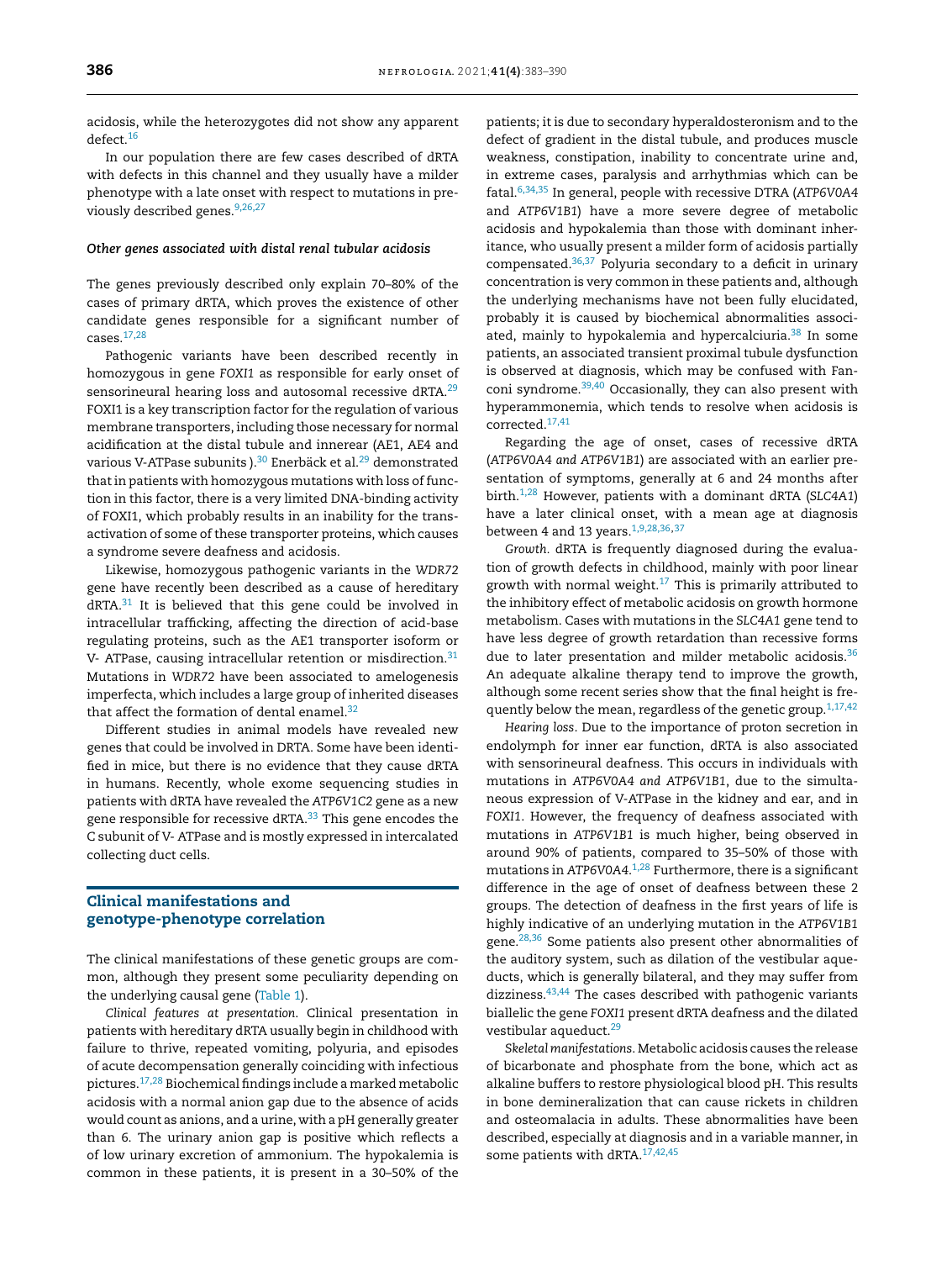<span id="page-4-0"></span>

| Table 1 – Differences in clinical characteristics between the main genetic groups causing dRTA.                     |                                                 |                                      |                                          |                                          |                                    |                                             |
|---------------------------------------------------------------------------------------------------------------------|-------------------------------------------------|--------------------------------------|------------------------------------------|------------------------------------------|------------------------------------|---------------------------------------------|
| Clinical features                                                                                                   | AE1 (dominant)                                  | AE1 (recessive)                      | ATP6V1B1                                 | ATP6V0A4                                 | FOXI1                              | WDR72                                       |
| Age of onset<br>severity of dRTA<br>Hypokalemia<br>plasma HCO3 <sup>-</sup>                                         | $4-13$ years<br>Mild<br>Mild<br>Close to normal | Childhood<br>Severe<br>Severe<br>low | $6-14$ months<br>Severe<br>Severe<br>low | $2-24$ months<br>Severe<br>Severe<br>low | Childhood<br>Severe<br>Mild<br>low | Childhood<br>Severe<br>Mild/moderate<br>low |
| Nephrocalcinosis                                                                                                    | >6.5<br>Common and late                         | >6.5<br>Common and<br>early          | >6.5<br>Common and<br>early              | >6.5<br>Common and<br>early              | >6.5<br>Common                     | >6.5<br>Unknown                             |
| Sensorineural hearing<br>loss                                                                                       | Absent                                          | Absent                               | Common and<br>early                      | Common and<br>late                       | Common and<br>early                | Unknown                                     |
| Other features                                                                                                      |                                                 | Hemolytic<br>anemia                  | VA dilation                              | VA dilation                              | VA dilation                        | AI                                          |
| AI: amelogenesis imperfecta; ATRD: distal renal tubular acidosis; AV dilation: dilation of the vestibular aqueduct. |                                                 |                                      |                                          |                                          |                                    |                                             |

*Hemolytic anemia*. There are some cases reported, mostly in Southeast Asia, in pathogenic variants in the *SLC4A1* gene, of recessive inheritance, that can give rise to dRTA and hemolytic anemia, generally in children.<sup>[46](#page-7-0)</sup> The importance of this fact is that these biallelic variants can produce morphological changes in erythrocytes and these, under conditions of metabolic acidosis, may undergo hemolysis. Alkaline therapy corrects anemia and reticulocytosis. These patients also respond to transfusions and ion therapy.<sup>[42](#page-7-0)</sup>

*Renal manifestations*. Patients with dRTA very frequently and early develop nephrocalcinosis or lithiasis, due to the combination of hypercalciuria, hypocitraturia and a high urinary pH that favors the deposit of oxalate and calcium phosphate crystals. The hypocitraturia is virtually universal in these patients and is due to increased citrate reabsorption in the proximal tubule in response to systemic acidosis. The probability of developing nephrocalcinosis/lithiasis increases with the age of the patient and with the delay in the initiation of alkalizing treatment, that is, with a late diagnosis. Nephrocalcinosis is observed in 90–95% of patients, of any genetic group, and persists in most cases despite adequate therapeutic control. Adequate alkaline therapy usually prevents its progression, but does not reverse it. $1,28,36$  The frequency of calculi in patients with mutations in the *SLC4A1* may be greater, possibly due to a delay in diagnosis caused by milder phenotype expression.<sup>[1](#page-5-0)</sup> Furthermore, patients with dRTA frequently present with recurrent acute pyelonephritis, associated with the presence of potentially obstructive stones and possibly hypercalciuria. Finally, many individuals develop spinal cysts in childhood or adulthood, which has been attributed to some extent to chronic hypokalemia. However, other tubulopathies with sustained hypokalaemia, such as Bartter syndrome, rarely present medullary cysts during its the evolution. $17,47$  The clinical relevance of these cysts is unknown as it was not found a correlation between the development of medullary cysts and the degree of nephrocalcinosis or the long - term deterioration of renal function.<sup>[17](#page-6-0)</sup>

## Incomplete distal renal tubular acidosis

Incomplete dRTA cases have been described in patients who are heterozygous carriers of pathogenic variants in the *ATP6V1B1* gene. These present mild renal acidification defects

that do not lead to reduction in blood pH, but fail to adequately acidify the urine if stimulated. In these cases, functional tests to assess maximum urinary acidification capacity may be useful. These individuals frequently have associated hypercalciuria and hypocitraturia, and an elevated risk of kidney stones.[42,48,49](#page-7-0) Similarly, some dominant mutations in the AE1 transporter can give rise to incomplete dRTA.<sup>[50](#page-7-0)</sup>

#### Pregnancy

Women with dRTA do not present a priori fertility disorders associated with their disease. However, during pregnancy they may present metabolic complications associated with dRTA mainly hypokalemia and severe metabolic acidosis. In addition, hyperemesis gravidarum may cause electrolyte imbalances by increasing electrolyte losses and making oral supplementation difficult. Other complications to take into account are recurrent episodes of acute pyelonephritis, already common in patients with dRTA, and ureteral obstruction due to pre-existing kidney stones. The worsening of kidney function or proteinuria are not complications usually observed in pregnant women with dRTA, except in those cases with previous chronic kidney disease (CKD).  $16,35$ 

## Long-term evolution of kidney function

In recent years, there have been published large series of patients with dRTA with confirmed molecular diagnosis evaluating the risk of CKD at the long term, describing CKD grade ≥2 in 30–80% of patients, without significant differences between the patients. 3 main genes involved in dRTA. $1,17,28$ Factors potentially involved in this progression are late diagnosis, with a greater number of episodes of decompensation and acute renal failure, nephrocalcinosis or nephrolithiasis particularly obstructive, repeated episodes of pyelonephritis, medullary cysts and persistent hypokalemia. $21,28$  Despite the fact that, as expected, the degree of CKD worsens with a longer evolution time, many patients already have mild CKD since adolescence.<sup>[1,28](#page-5-0)</sup>

Despite the trend to CKD, the clinical evolution of patients with dRTA is not critical, particularly if the diagnosis is established early with the consequent correction of acidosis. Although CKD is common, end-stage kidney disease is rare. In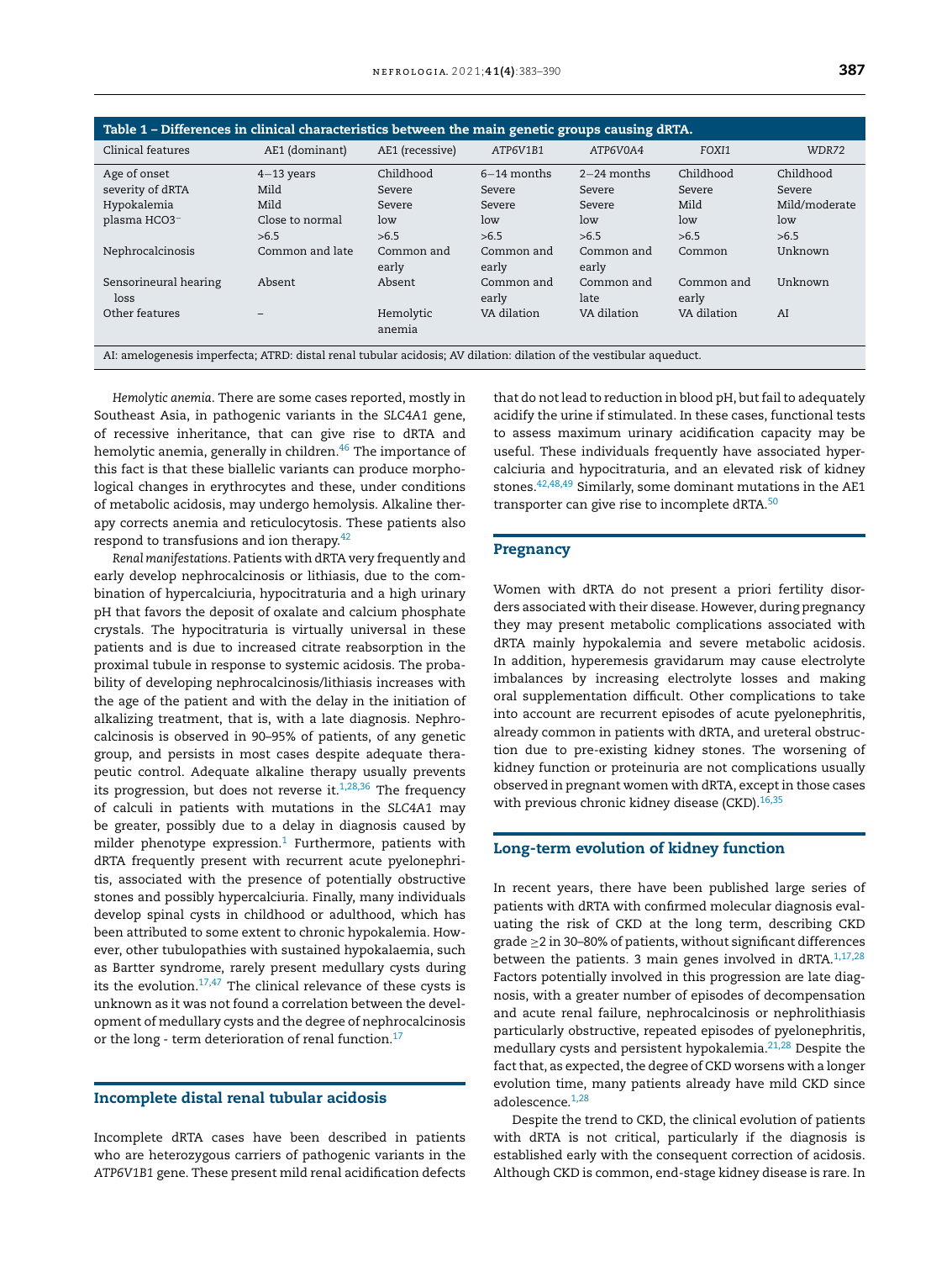<span id="page-5-0"></span>many patients, adequate correction of acidosis and electrolyte disturbances is not achieved, reflecting the difficulties with the usual forms of treatment with supplements, both in tolerance and in maintaining therapeutic compliance. Adequate metabolic control can reduce the risk of developing CKD at the long term. $<sup>1</sup>$ </sup>

## Management of distal renal tubular acidosis. New treatments

The main objective in the management of dRTA is the correction of metabolic acidosis and the secondary and associated alterations, mainly hypokalemia, hypercalciuria and hypocitraturia. This is to ensure normal growth and development in childhood, avoid bone demineralization and associated rickets, and avoid CKD development factors in the medium-long term. The alkalizing treatment, however, does not succeed in modifying the onset or evolution of sensorineural deafness.

Correction of acidosis is carried out with bicarbonate or citrate salts, and the dose usually required for this is higher in the young child and decreases with the end of growth. Thus, in infants, alkali doses of up to 8 mEq/kg/day are required, later in children, doses of 3–4mEq/kg/day are usually sufficient, and in adults, doses greater than 2–3mEq/kg/day are generally not required. The use of citrate as an alkalinizing agent has the advantage of correcting the hypocitraturia associated with acidosis and of avoiding to some extent the development of associated nephrocalcinosis. The alkalizing agent is used in combination with sodium or potassium. The use of sodium makes sense especially in patients with polyuria and extravascular volume depletion, but it has the disadvantage of increasing calcium excretion and decreasing proximal bicarbonate reabsorption due to the volume overload that it may entail. The use of potassium also attempts to correct the associated hypokalemia.

The most important drawback of the use of alkalizing salts, especially citrate, is poor gastrointestinal tolerance. In addition, it is necessary to divide the treatment into several doses per day to maintain a constant acid-base homeostasis. On many occasions, adequate metabolic control is not achieved.<sup>1</sup> Recently, the ADV7103 molecule, based on prolonged-release citrate and potassium bicarbonate (2 daily administrations), has been commercialized in order to improve therapeutic adherence and metabolic control in patients with dRTA. A phase 3 study has shown its efficacy in improving metabolic control and its safety with good gastrointestinal tolerance. This treatment has obtained in Europe the designation of orphan drug for the treatment of dRTA.

Some groups use amiloride as a potassium-sparing diuretic to optimize the treatment of hypokalaemia and to allow a reduction in potassium supplementation doses.<sup>2</sup> Sometimes they have been used thiazides as hypercalciuria treatment, in order to prevent progression and nephrocalcinosis ERC. $17$ However, this treatment is not generally recommended as it potentially worsens potassium loss and there is no evidence that it improves kidney function in the long term.

To evaluate sensorineural hearing abnormalities, a standard audiogram should be performed to explore masked and unmasked air and bone conduction at different frequencies. Both magnetic resonance imaging and computed tomography can be used to diagnose dilatation of the vestibular aqueduct. $16,43$  Hearing devices (hearing aids or cochlear implants) and language teaching are essential to guarantee the normal intellectual development and social integration of these patients.<sup>[16](#page-6-0)</sup>

## Financial support

The pharmaceutical company Advicenne (France) has provided funding for the study of patients with distal renal tubular acidosis, but has not participated in the preparation of this article (grant BC/A/19/039).

## Conflict of interests

No conflict of interest to declare

#### r e f e r enc e s

- 1. Lopez-Garcia SC, Emma F, Walsh SB, Fila M, Hooman N, Zaniew M, et al. Treatment and long-term outcome in primary distal renal tubular acidosis. Nephrol Dial Transplant. 2019;34:981–91, [http://dx.doi.org/10.1093/ndt/gfy409](dx.doi.org/10.1093/ndt/gfy409).
- 2. Batlle D, Haque SK. Genetic causes and mechanisms of distal renal tubular acidosis. Nephrol Dial Transplant. 2012;27:3691–704, [http://dx.doi.org/10.1093/ndt/gfs442](dx.doi.org/10.1093/ndt/gfs442).
- 3. Kitterer D, Schwab M, Alscher MD, Braun N, Latus J. Drug-induced acid–base disorders. Pediatr Nephrol. 2015;30:1407–23, [http://dx.doi.org/10.1007/s00467-014-2958-5](dx.doi.org/10.1007/s00467-014-2958-5).
- 4. Jung SW, Park EJ, Kim JS, Lee TW, Ihm CG, Lee SH, et al. Renal tubular acidosis in patients with primary Sjögren's syndrome. Electrolyte Blood Press. 2017;15:17–22, [http://dx.doi.org/10.5049/EBP.2017.15.1.17.](dx.doi.org/10.5049/EBP.2017.15.1.17)
- 5. Both T, Zietse R, Hoorn EJ, van Hagen PM, Dalm VA, van Laar JA, et al. Everything you need to know about distal renal tubular acidosis in autoimmune disease. Rheumatol Int. 2014;34:1037–45, [http://dx.doi.org/10.1007/s00296-014-2993-3](dx.doi.org/10.1007/s00296-014-2993-3).
- 6. Soares SBM, de Menezes Silva LAW, de Carvalho Mrad FC, Simões E, Silva AC. Distal renal tubular acidosis: genetic causes and management. World J Pediatr. 2019;15:422–31, [http://dx.doi.org/10.1007/s12519-019-00260-4.](dx.doi.org/10.1007/s12519-019-00260-4)
- 7. Trepiccione F, Prosperi F, de la Motte LR, Hübner CA, Chambrey R, Eladari D, et al. New findings on the pathogenesis of distal renal tubular acidosis. Kidney Dis. 2017;3:98–105, [http://dx.doi.org/10.1159/000478781.](dx.doi.org/10.1159/000478781)
- 8. Karet FE, Finberg KE, Nelson RD, Nayir A, Mocan H, Sanjad SA, et al. Mutations in the gene encoding B1 subunit of H+-ATPase cause renal tubular acidosis with sensorineural deafness. Nat Genet. 1999;21:84–90, [http://dx.doi.org/10.1038/5022.](dx.doi.org/10.1038/5022)
- 9. Gómez J, Gil-Peña H, Santos F, Coto E, Arango A, Hernandez O, et al. Primary distal renal tubular acidosis: novel findings in patients studied by next-generation sequencing. Pediatr Res. 2016;79:496–501, [http://dx.doi.org/10.1038/pr.2015.243](dx.doi.org/10.1038/pr.2015.243).
- 10. Wagner CA, Finberg KE, Breton S, Marshansky V, Brown D, Geibel JP. Renal vacuolar H+-ATPase. Physiol Rev. 2004;84:1263–314, [http://dx.doi.org/10.1152/physrev.00045.2003](dx.doi.org/10.1152/physrev.00045.2003).
- 11. Watanabe T. Improving outcomes for patients with distal renal tubular acidosis: recent advances and challenges ahead. Pediatric Health Med Ther. 2018;9:181–90, [http://dx.doi.org/10.2147/PHMT.S174459](dx.doi.org/10.2147/PHMT.S174459).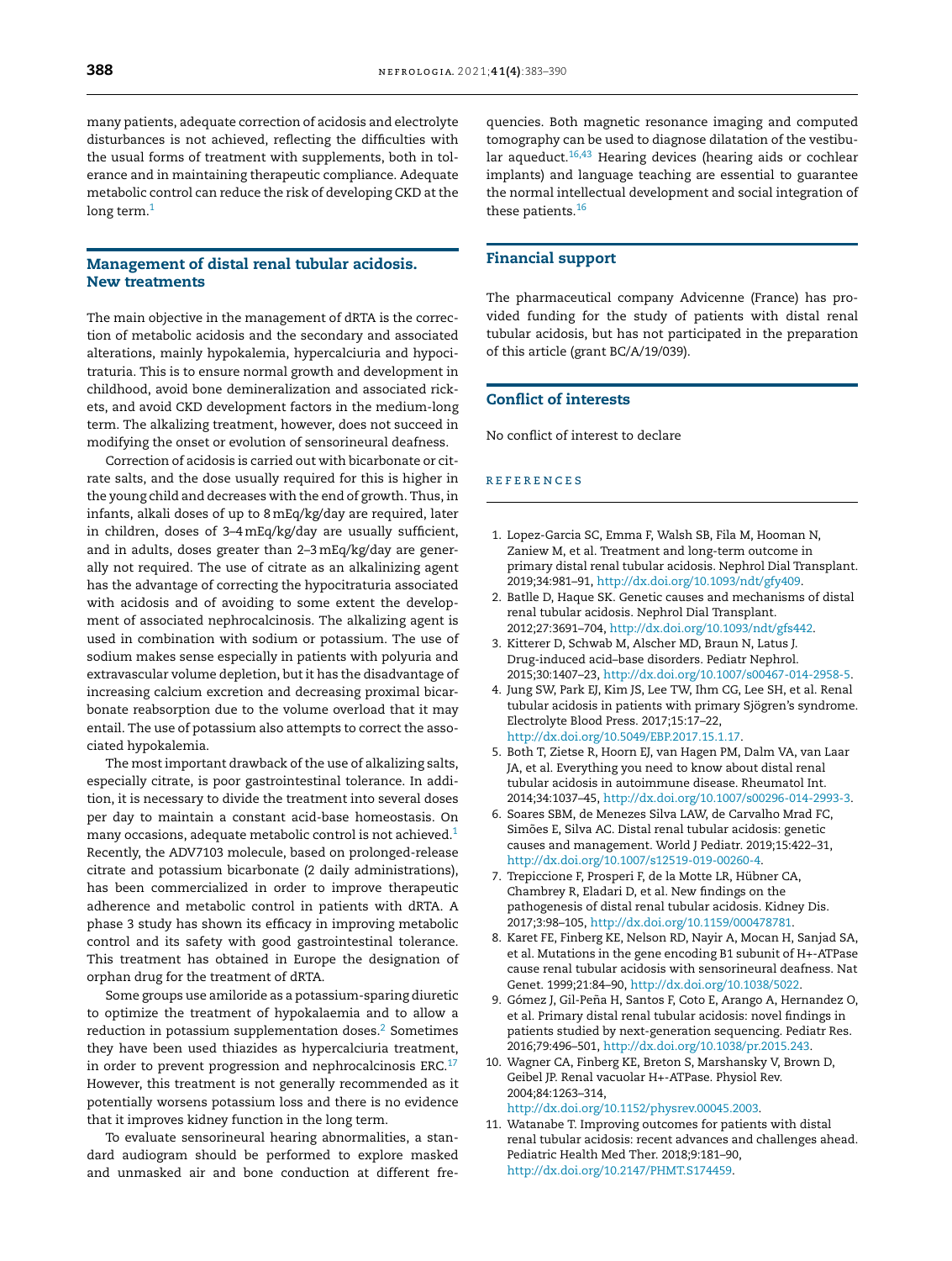- <span id="page-6-0"></span>12. Vargas-Poussou R, Houillier P, le Pottier N, Strompf L, Loirat C, Baudouin V, et al. Genetic investigation of autosomal recessive distal renal tubular acidosis: evidence for early sensorineural hearing loss associated with mutations in the ATP6V0A4 gene. J Am Soc Nephrol. 2006;17:1437–43, [http://dx.doi.org/10.1681/ASN.2005121305.](dx.doi.org/10.1681/ASN.2005121305)
- 13. Stover EH, Borthwick KJ, Bavalia C, Eady N, Fritz DM, Rungroj N, et al. Novel ATP6V1B1 and ATP6V0A4 mutations in autosomal recessive distal renal tubular acidosis with new evidence for hearing loss. J Med Genet. 2002;39:796–803, [http://dx.doi.org/10.1136/jmg.39.11.796.](dx.doi.org/10.1136/jmg.39.11.796)
- 14. Fuster DG, Zhang J, Xie XS, Moe OW. The vacuolar-ATPase B1 subunit in distal tubular acidosis: novel mutations and mechanisms for dysfunction. Kidney Int. 2008;73:1151–8, [http://dx.doi.org/10.1038/ki.2008.96](dx.doi.org/10.1038/ki.2008.96).
- 15. Chen L, Wang HL, Zhu YB, Jin Z, Huang JB, Lin XF, et al. Screening and function discussion of a hereditary renal tubular acidosis family pathogenic gene. Cell Death Dis. 2020;11:159, [http://dx.doi.org/10.1038/s41419-020-2354-y.](dx.doi.org/10.1038/s41419-020-2354-y)
- 16. Mohebbi N, Wagner CA. Pathophysiology, diagnosis and treatment of inherited distal renal tubular acidosis. J Nephrol. 2018;31:511–22, [http://dx.doi.org/10.1007/s40620-017-0447-1.](dx.doi.org/10.1007/s40620-017-0447-1)
- 17. Besouw MTP, Bienias M, Walsh P, Kleta R, Van't Hoff WG, Ashton E, et al. Clinical and molecular aspects of distal renal tubular acidosis in children. Pediatr Nephrol. 2017;32:987–96, [http://dx.doi.org/10.1007/s00467-016-3573-4](dx.doi.org/10.1007/s00467-016-3573-4).
- 18. Reithmeier RAF, Casey JR, Kalli AC, Sansom MSP, Alguel Y, Iwata S. Band 3, the human red cell chloride/bicarbonate anion exchanger (AE1, SLC4A1), in a structural context. Biochim Biophys Acta. 2016;1858:1507–32, [http://dx.doi.org/10.1016/j.bbamem.2016.03.030.](dx.doi.org/10.1016/j.bbamem.2016.03.030)
- 19. Wagner S, Vogel R, Lietzke R, Koob R, Drenckhahn D. Immunochemical characterization of a band 3-like anion exchanger in collecting duct of human kidney. Am J Physiol-Ren Fluid Electrolyte Physiol. 1987;253:F213–21, [http://dx.doi.org/10.1152/ajprenal.1987.253.2.F213.](dx.doi.org/10.1152/ajprenal.1987.253.2.F213)
- 20. Bruce LJ, Unwin RJ, Wrong O, Tanner MJ. The association between familial distal renal tubular acidosis and mutations in the red cell anion exchanger (band 3, AE1) gene. Biochem Cell Biol. 1998;76:723–8, [http://dx.doi.org/10.1139/o98-072](dx.doi.org/10.1139/o98-072).
- 21. Kurtz I. Renal tubular acidosis: H<sup>+</sup> /base and ammonia transport abnormalities and clinical syndromes. Adv Chronic Kidney Dis. 2018;25:334–50, [http://dx.doi.org/10.1053/j.ackd.2018.05.005.](dx.doi.org/10.1053/j.ackd.2018.05.005)
- 22. Quigley R, Wolf MTF. Renal tubular acidosis in children. In: Avner ED, Harmon WE, Niaudet P, Yoshikawa N, Emma F, Goldstein SL, editors. Pediatric nephrology. 7th ed. Berlin Heidelberg: Springer; 2015. p. 1273–306, [http://dx.doi.org/10.1007/978-3-662-43596-0](dx.doi.org/10.1007/978-3-662-43596-0_35) 35.
- 23. Cordat E, Kittanakom S, Yenchitsomanus PT, Li J, Du K, Lukacs GL, et al. Dominant and recessive distal renal tubular acidosis mutations of kidney anion exchanger induce distinct trafficking defects in MDCK cells. Traffic. 2006;7:117–28, [http://dx.doi.org/10.1111/j.1600-0854.2005.00366.x](dx.doi.org/10.1111/j.1600-0854.2005.00366.x).
- 24. Toye AM, Banting G, Tanner MJA. Regions of human kidney anion exchanger 1 (kAE1) required for basolateral targeting of kAE1 in polarized kidney cells: Mis-targeting explains dominant renal tubular acidosis (dRTA). J Cell Sci. 2004;117:1399–410, [http://dx.doi.org/10.1242/jcs.00974](dx.doi.org/10.1242/jcs.00974).
- 25. Mumtaz R, Trepiccione F, Hennings JC, Huebner AK, Serbin B, Picard N, et al. Intercalated cell depletion and vacuolar H<sup>+</sup> -ATPase mistargeting in an Ae1 R607H knockin model. J Am Soc Nephrol. 2017;28:1507–20, [http://dx.doi.org/10.1681/ASN.2016020169.](dx.doi.org/10.1681/ASN.2016020169)
- 26. Karet FE, Gainza FJ, Györy AZ, Unwin RJ, Wrong O, Tanner MJ, et al. Mutations in the chloride-bicarbonate exchanger gene AE1 cause autosomal dominant but not autosomal recessive

distal renal tubular acidosis. Proc Natl Acad Sci U S A. 1998;95:6337–42, [http://dx.doi.org/10.1073/pnas.95.11.6337](dx.doi.org/10.1073/pnas.95.11.6337).

- 27. Weber S, Soergel M, Jeck N, Konrad M. Atypical distal renal tubular acidosis confirmed by mutation analysis. Pediatr Nephrol. 2000;15:201–4, [http://dx.doi.org/10.1007/s004670000454.](dx.doi.org/10.1007/s004670000454)
- 28. Palazzo V, Provenzano A, Becherucci F, Sansavini G, Mazzinghi B, Orlandini V, et al. The genetic and clinical spectrum of a large cohort of patients with distal renal tubular acidosis. Kidney Int. 2017;91:1243–55, [http://dx.doi.org/10.1016/j.kint.2016.12.017](dx.doi.org/10.1016/j.kint.2016.12.017).
- 29. Enerbäck S, Nilsson D, Edwards N, Heglind M, Alkanderi S, Ashton E, et al. Acidosis and deafness in patients with recessive mutations in FOXI1. J Am Soc Nephrol. 2018;29:1041–8, [http://dx.doi.org/10.1681/ASN.2017080840](dx.doi.org/10.1681/ASN.2017080840).
- 30. Vidarsson H, Westergren R, Heglind M, Blomqvist SR, Breton S, Enerbäck S. The forkhead transcription factor Foxi1 is a master regulator of vacuolar H+-ATPase proton pump subunits in the inner ear, kidney and epididymis. PLoS One. 2009;4:e4471, [http://dx.doi.org/10.1371/journal.pone.0004471.](dx.doi.org/10.1371/journal.pone.0004471)
- 31. Rungroj N, Nettuwakul C, Sawasdee N, Sangnual S, Deejai N, Misgar RA, et al. Distal renal tubular acidosis caused by tryptophan-aspartate repeat domain 72 (WDR72) mutations. Clin Genet. 2018;94:409–18, [http://dx.doi.org/10.1111/cge.13418](dx.doi.org/10.1111/cge.13418).
- 32. El-Sayed W, Parry DA, Shore RC, Ahmed M, Jafri H, Rashid Y, et al. Mutations in the beta propeller WDR72 cause autosomal-recessive hypomaturation amelogenesis imperfecta. Am J Hum Genet. 2009;85:699–705, [http://dx.doi.org/10.1016/j.ajhg.2009.09.014](dx.doi.org/10.1016/j.ajhg.2009.09.014).
- 33. Jobst-Schwan T, Klämbt V, Tarsio M, Heneghan JF, Majmundar AJ, Shril S, et al. Whole exome sequencing identified ATP6V1C2 as a novel candidate gene for recessive distal renal tubular acidosis. Kidney Int. 2020;97:567–79, [http://dx.doi.org/10.1016/j.kint.2019.09.026](dx.doi.org/10.1016/j.kint.2019.09.026).
- 34. Santos F, Ordóñez FA, Claramunt-Taberner D, Gil-Peña H. Clinical and laboratory approaches in the diagnosis of renal tubular acidosis. Pediatr Nephrol. 2015;30:2099–107, [http://dx.doi.org/10.1007/s00467-015-3083-9](dx.doi.org/10.1007/s00467-015-3083-9).
- 35. Seeger H, Salfeld P, Eisel R, Wagner CA, Mohebbi N. Complicated pregnancies in inherited distal renal tubular acidosis: importance of acid–base balance. J Nephrol. 2017;30:455–60, [http://dx.doi.org/10.1007/s40620-016-0370-x](dx.doi.org/10.1007/s40620-016-0370-x).
- 36. Alonso-Varela M, Gil-Peña H, Coto E, Gómez J, Rodríguez J, Rodríguez-Rubio E, et al. Distal renal tubular acidosis. Clinical manifestations in patients with different underlying gene mutations. Pediatr Nephrol. 2018;33:1523–9, [http://dx.doi.org/10.1007/s00467-018-3965-8](dx.doi.org/10.1007/s00467-018-3965-8).
- 37. Batlle D, Ghanekar H, Jain S, Mitra A. Hereditary distal renal tubular acidosis: new understandings. Annu Rev Med. 2001;52:471–84,
- [http://dx.doi.org/10.1146/annurev.med.52.1.471.](dx.doi.org/10.1146/annurev.med.52.1.471) 38. Bockenhauer D, van't Hoff W, Dattani M, Lehnhardt A, Subtirelu M, Hildebrandt F, et al. Secondary nephrogenic diabetes insipidus as a complication of inherited renal diseases. Nephron-Physiol. 2010;116:23–9, [http://dx.doi.org/10.1159/000320117.](dx.doi.org/10.1159/000320117)
- 39. Igarashi T, Kawato H, Kamoshita S. Reversible low-molecular-weight proteinuria in patients with distal renal tubular acidosis. Pediatr Nephrol. 1990;4:593–6, [http://dx.doi.org/10.1007/BF00858629](dx.doi.org/10.1007/BF00858629).
- 40. Watanabe T. Proximal renal tubular dysfunction in primary distal renal tubular acidosis. Pediatr Nephrol. 2005;20:86–8, [http://dx.doi.org/10.1007/s00467-004-1693-8](dx.doi.org/10.1007/s00467-004-1693-8).
- 41. Clericetti CM, Milani GP, Lava SAG, Bianchetti MG, Simonetti GD, Giannini O. Hyperammonemia associated with distal renal tubular acidosis or urinary tract infection: a systematic